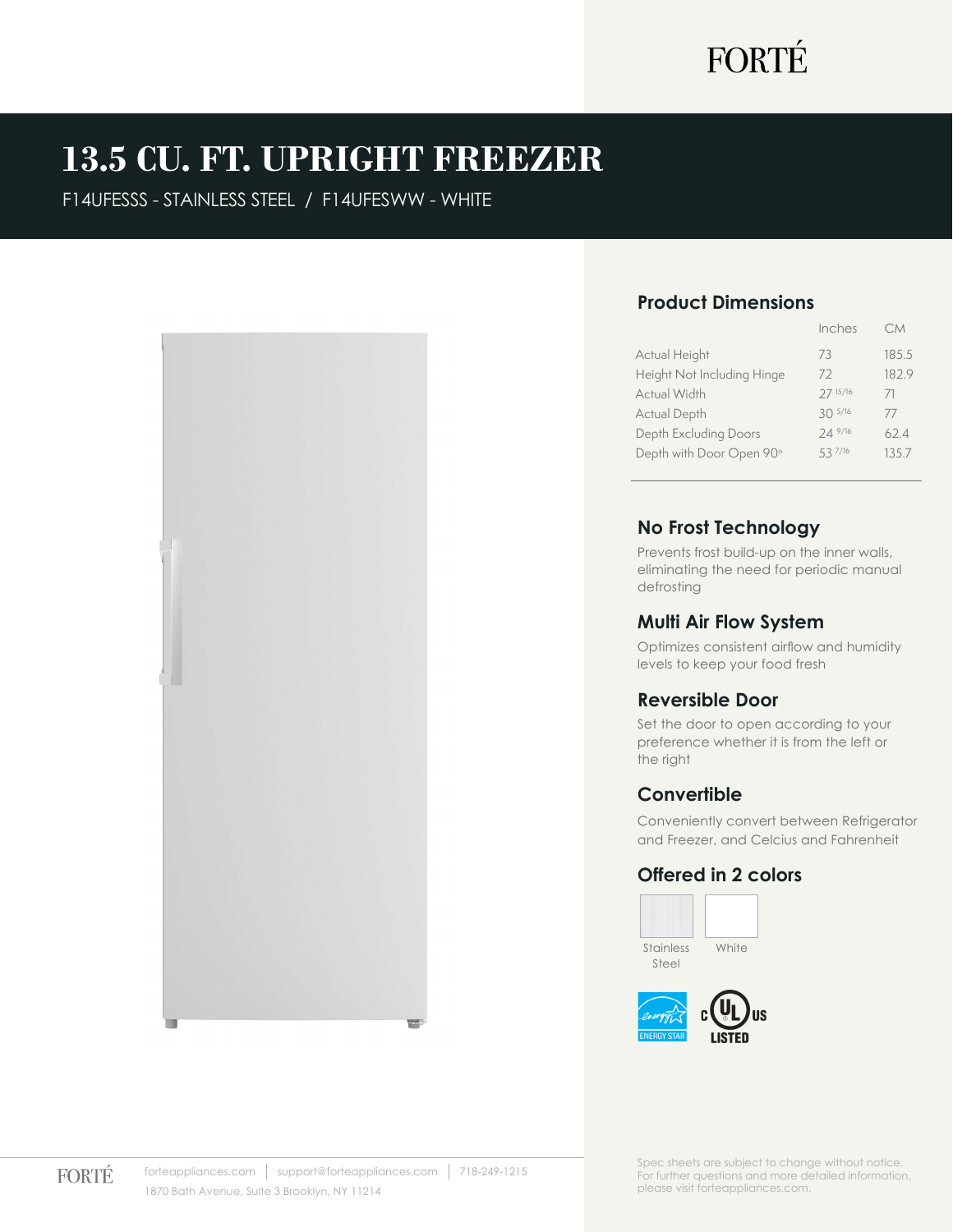## **13.5 CU.FT. UPRIGHT FREEZER**

F14UFESWW - WHITE F14UFESSS - STAINLESS STEEL



#### **CAPACITY**

**TOTAL CAPACITY** 13.5 CU. FT. / 383 L

#### **TECHNICAL SPECIFICATIONS**

| <b>ENERGY STAR</b>             | YFS.                           |
|--------------------------------|--------------------------------|
| <b>CERTIFICATION</b>           | Ш                              |
| <b>VOLTS/HERTS</b>             | 115 VAC / 60 HZ                |
| <b>ELECTRICAL REQUIREMENTS</b> | <b>3-PRONG OUTLET</b>          |
| <b>YEARLY ELECTRICITY USE</b>  | 386 KWH                        |
| <b>WEIGHT</b>                  | 170 LBS / 77.11 KG             |
| <b>WARRANTY</b>                | 1 YEAR LIMITED PARTS & SERVICE |

#### **INTERIOR FEATURES**

| <b>CABINET LINER</b>      | <b>WHITE</b> |
|---------------------------|--------------|
| <b>NUMBER OF SHELVES</b>  | 5 GLASS      |
| <b>ADJUSTABLE SHELVES</b> | NO           |
| <b>INTERIOR LIGHT</b>     | YFS          |
| <b>ICE TRAY</b>           | 1 STANDARD   |

#### **EXTERIOR FEATURES**

| <b>STYLE</b>                 | SINGLE DOOR         |
|------------------------------|---------------------|
| <b>BUILT-IN/FREESTANDING</b> | <b>FREESTANDING</b> |
| <b>DOOR SWING</b>            | REVERSIBLE          |
| <b>HANDLES</b>               | GRIP                |